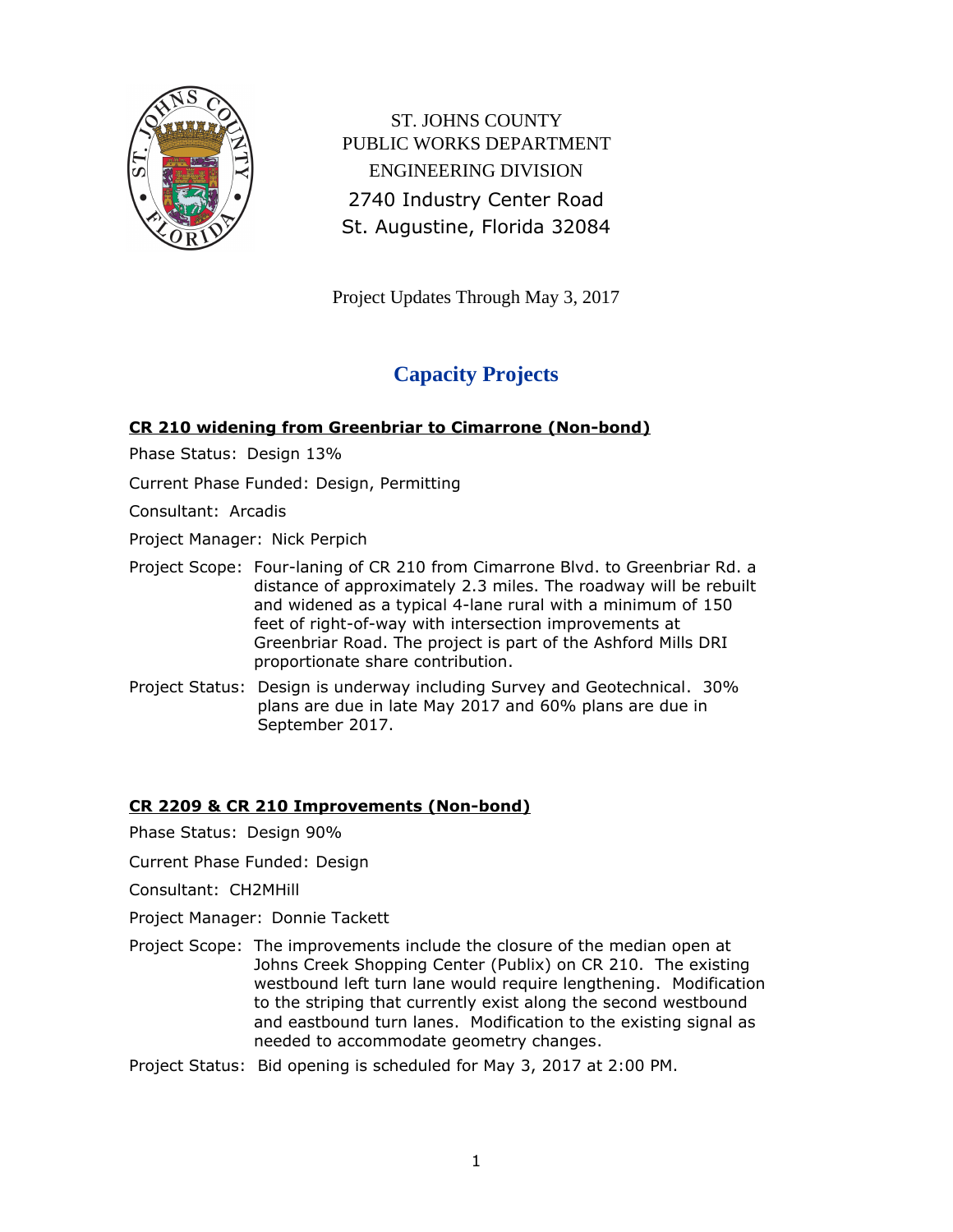# **Capacity Projects**

#### **Longleaf Pine Pkwy 4-Laning: Roberts Road to Oxford Estates (Non-bond)**

Current Phase Funded: Design, Construction

#### Consultant: England Thims & Miller

- Project Manager: Donnie Tackett
- Project Scope: This project will four lane County Road 244, Longleaf Pine Parkway from Roberts Road to Oxford Estates main entrance, a distance of 0.5 miles. The current road is two laned but set up for 4 laning including the right of way. The additional two lanes would be the new southbound lanes. Improvements at Oxford Estates Way may include turns lanes to accomodate the four laning. The new roadway would include two travel lanes, paved shoulder and curb and gutter drainage. The sidewalk for the two new lanes has already been constructed. Stormwater drainage will need to be investigated to try to use existing ponds, if available, or acquire a new pond. Intersection improvements at Longleaf Pine Parkway and Roberts Road may be required to maintain the 4 through lanes.

Project Status: Project on hold at this time.

#### **Pacetti Road Improvement Study (Non-bond)**

Current Phase Funded: Study

Project Manager: Donnie Tackett

Project Scope: This project will provide a study and preliminary geometric design for Pacetti Road from County Road 208 to State Road 16 for approximately 4.3 miles. The study will examine the existing alignment and recommended alternatives for capacity improvements with consideration of existing and proposed developments. It will also provide pond siting locations, pedestrian and alternative transporation facilities and signal warrants as necessary.

Project Status: Project on hold at this time.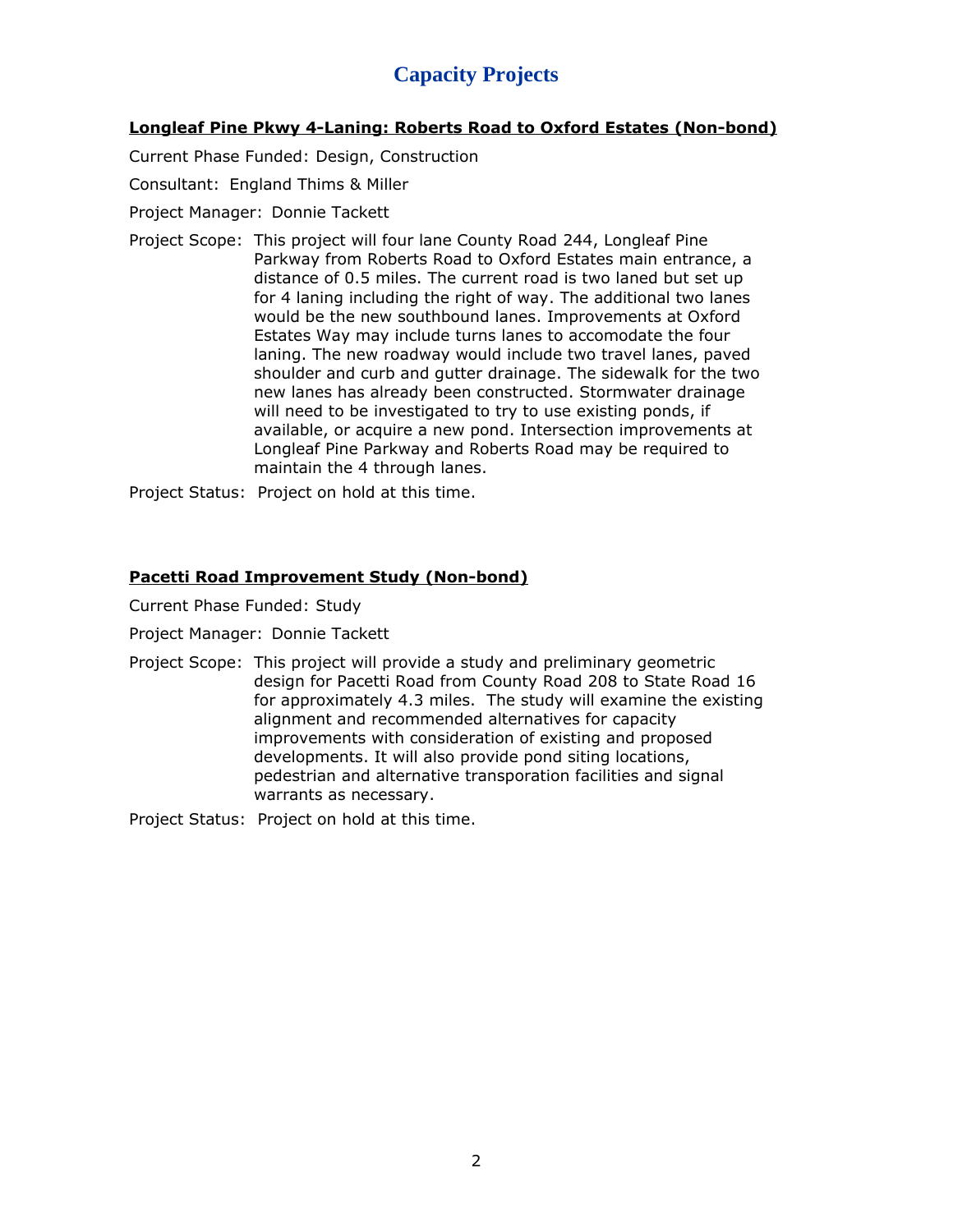# **Capacity Projects**

#### **Racetrack Road Improvements (Non-bond)**

Current Phase Funded: Design, Land Acquisition, Construction

Consultant: England Thims and Miller

Project Manager: Douglas Tarbox

- Project Scope: The project consists of the design for the reconstruction of Race Track Road as a four lane roadway between the existing four lane section at Julington Creek Plantation boundary to the 9B Connector Road. This project will include the reconstruction of the traffic signal at the County Road 2209 intersection. The segment between CR 2209 and the 9B Connector Road should be designed as a six lane section with the anticipation of constructing four lanes in phase 1. The right-of-way has been donated by the Bartram Park DRI. Funding for this section of Race Track Road is coming from multiple developers.
- Project Status: Section 1, substantially complete, the contractor is completing punch list items.

Section 2, clearing is nearly complete and they have started pipe work. Pipe for utility relocates is being delivered and storm drain is being installed now. Petticoat has started hauling fill in beginning with the east end of the project. Completion for this section is scheduled for spring/summer 2018.

Section 3, piling and caps are nearly complete on the east side of the new bridge (westbound) and anticipate placing beams the second week of May. We are building a new bridge for westbound traffic and will then shift all traffic to it and widen the existing bridge. Project completion scheduled for December 2018.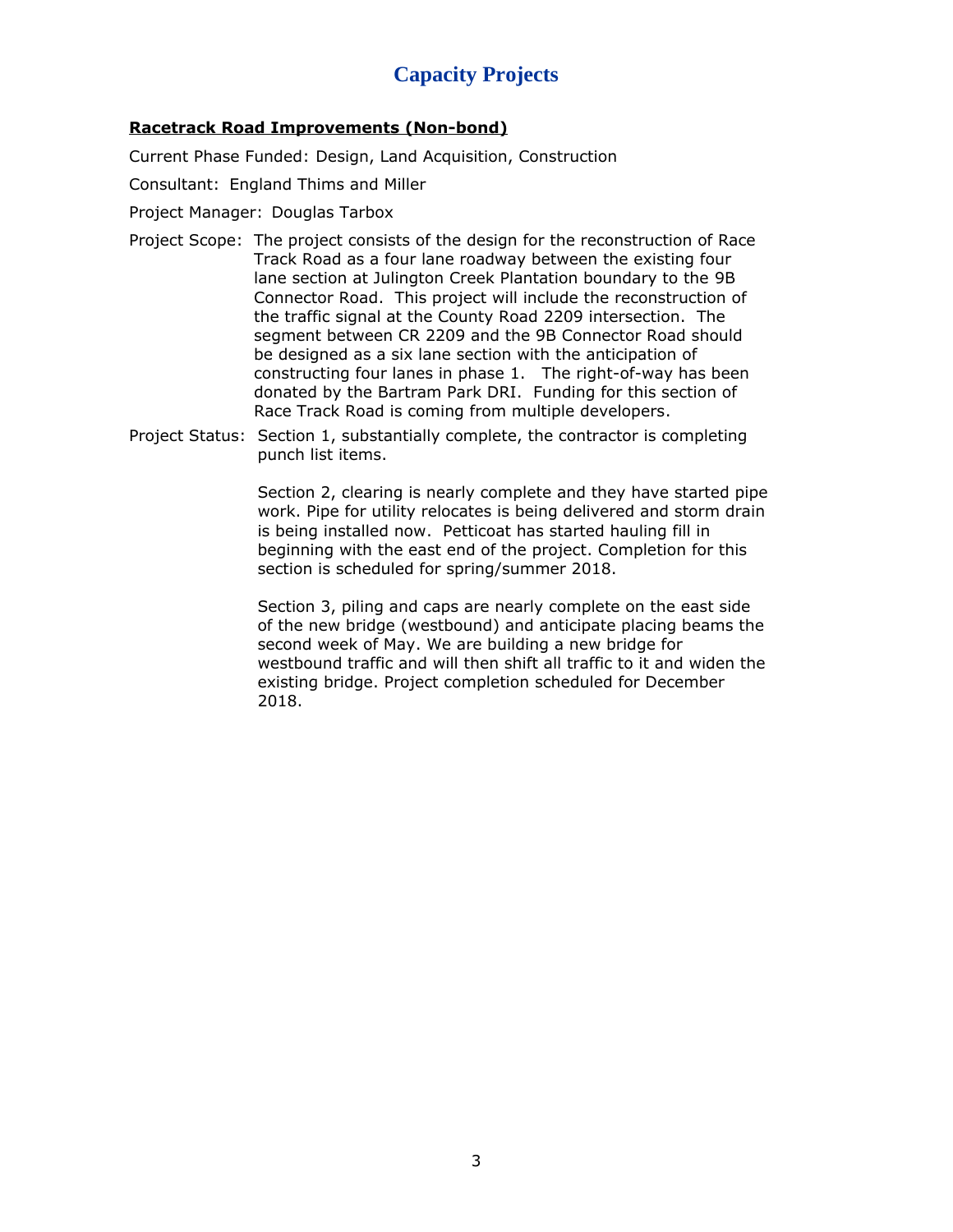# **Capacity Projects**

### **West King Street Segment 1 (Bond)**

- Phase Status: Construction 90%
- Current Phase Funded: Construction
- Consultant: Jones Edmunds, Prosser
- Contractor: V J Usina
- Project Manager: Nick Perpich
- Project Scope: Design update and construction of Holmes Blvd. and West King St. Intersection including a possible pond site, new traffic signal, improved drainage and additional turn lanes. Project limits are along Holmes Blvd. from Butler Ave to West King St. Extension. Also along West King St. from Holmes Blvd. to Hurst St.
- Project Status: When constructed the intersection will have turn lanes and a new traffic signal. Construction began in February 2016 and should be completed in the Spring 2017. Utility relocations are complete. Pond excavation is complete. Stormwater drainage system is complete. Final Asphalt Paving will be May 1st through May 6th. A Final inspection will take place May 10th.

### **Woodlawn Road Realignment (Non-bond)**

- Phase Status: Design 100%, Construction 60%
- Current Phase Funded: Construction Phase I
- Consultant: Matthews Design Group
- Project Manager: Donnie Tackett
- Project Scope: Realign Woodlawn Road along the East/West segment from the proposed T intersection modification to near Lewis Speedway. To be designed and constructed in phases.
- Project Status: Phase II in final design,utility relocates are on going and bid documents are being prepared.

### **Safety Projects**

### **Countywide Sidewalk Projects (Non-bond)**

Current Phase Funded: Construction

Consultant: Not applicable

Contractor: Varies

- Project Manager: Nick Perpich
- Project Scope: Work shall include repair and replacement of existing sidewalks, as well as installation of new sidewalks.
- Project Status: Palm Valley Rd / Landrum Lane sidewalk is complete. Shores Blvd and Palm Valley Road sidewalks will begin in June and take about 1 month to complete.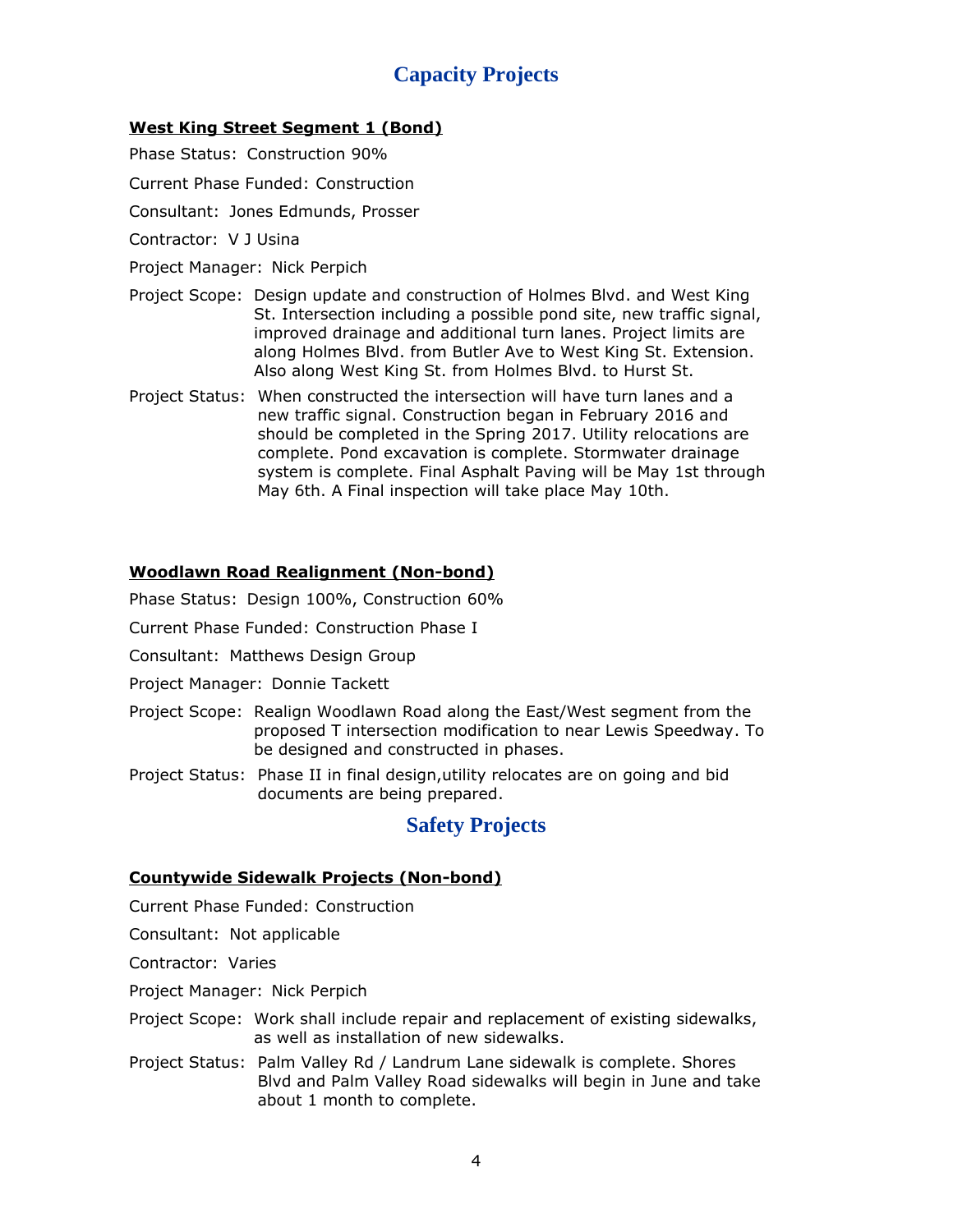# **Safety Projects**

### **Traffic Calming Program (Non-bond)**

Current Phase Funded: Study

Contractor: Not applicable

Project Manager: Rodney Cooper

- Project Scope: Traffic studies will be performed on the basis of a "Petition to Study" signed by a clear majority of all affected residents in a given neighborhood. Each candidate street will be studied and ranked according to traffic conditions and point system established in the policy and procedure manual.
- Project Status: Heritage Park This has been approved by the BOCC. A task order has been given to Matthews Design Group to design the proposed traffic calming devices for this project.

Other areas being considered for traffic calming are Cypress Lakes, Cunningham Creek, and Bishop Estates.

### **US 1 & Ray Road Turn Lane (Non-bond)**

Current Phase Funded: Design, Construction

Consultant: Metric Engineering

Project Manager: Donnie Tackett

- Project Scope: Design and construct intersection improvements and a fully actuated traffic signal at the intersection of US 1 & Ray Road. FDOT has conducted a traffic signal warrant study that justifies a traffic signal at this location. St. Johns County is anticipating entering into a Local Funding Agreement with FDOT as the County is responsible for one leg of the three leg intersection. FDOT will design and construct the signal and the County will be responsible for the addition of a right turn lane on Ray Road.
- Project Status: Utility relocates have been completed, storm structures are being fabricated, clearing and erosion control installation to start within the next couple of weeks and preparation for Ray Road closure is scheduled for May 26th.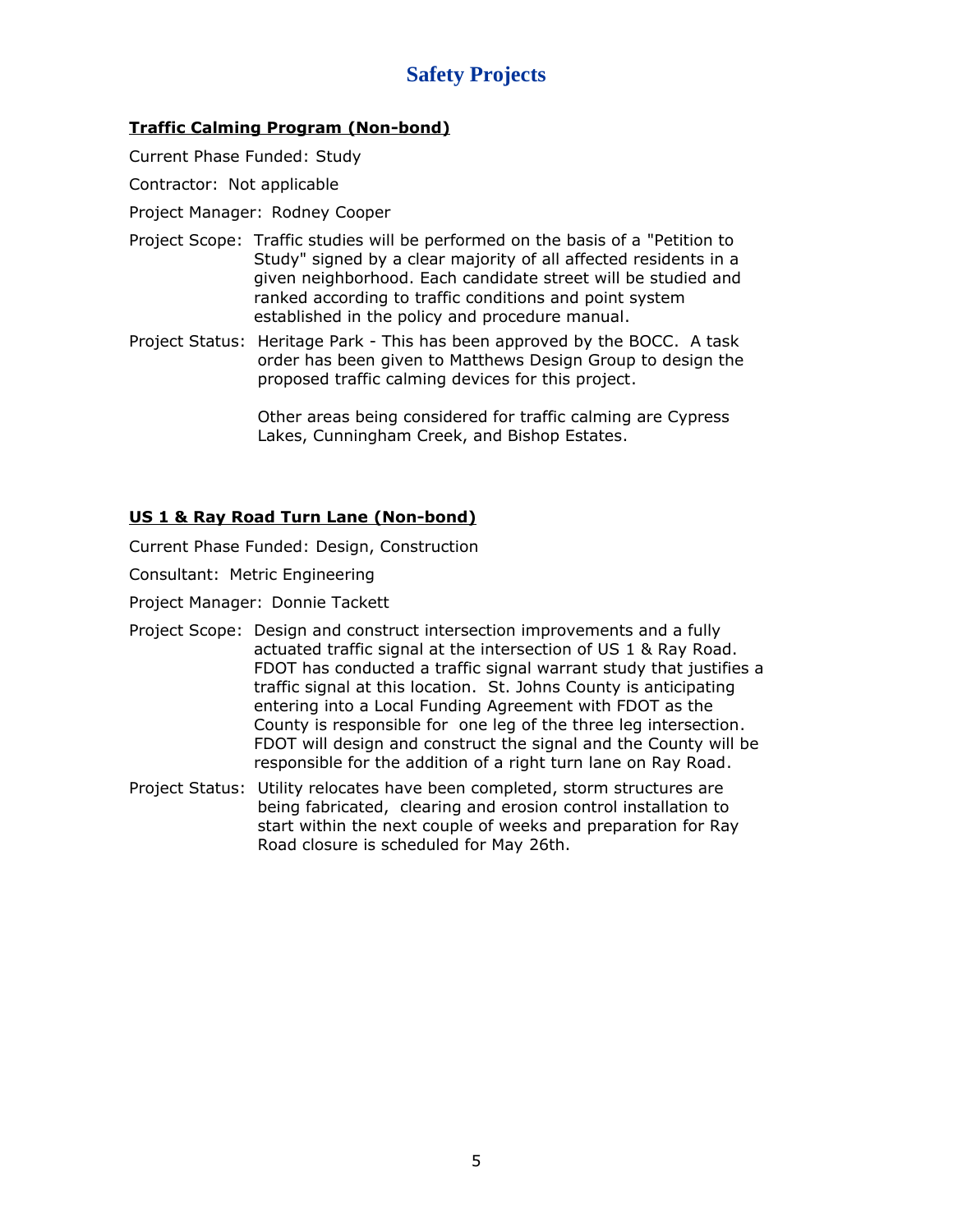# **Drainage Projects**

### **Countywide Stormwater Model (Non-bond)**

Phase Status: Study 80%

Current Phase Funded: Design, Permitting, Land Acquisition

Consultant: Jones Edmunds

- Contractor: Not Applicable
- Project Manager: Douglas Tarbox
- Project Scope: Implementing the recommendations of the Ayres study to proceed to the next phase by adopting a uniform stormwater model and to proceed with producing models for each sub-basin to determine the extent of improvements to relieve flooding and storm duration. This will be an overall county wide endeavor and will take several years to complete.
- Project Status: Countywide Flood Protection Level of Service Analysis is underway, working on identifying level of service deficiencies throughout the county

### **Countywide TMDLS - Stormwater Quality Drainage Improvements**

Phase Status: Original Study 65% **(Non-bond)**

Current Phase Funded: Original Study

Consultant: varies

Contractor: varies

Project Manager: Brian Kelsay

- Project Scope: Stormwater quality drainage improvements in the County's storm drainage system and in outfalls to waterways will be installed to reduce the discharge of pollutants. Effective July 2008, the county will be required to begin projects that will help meet the pollution allocations of the Total Maximum Daily Load (TMDL) program for the lower St. John's River Basin.
- Project Status: County has met current TMDL goals. Every five years the goals are reevaluated by the FDEP. This year is a reevaluation year. We are awaiting the results of the re-evaluation.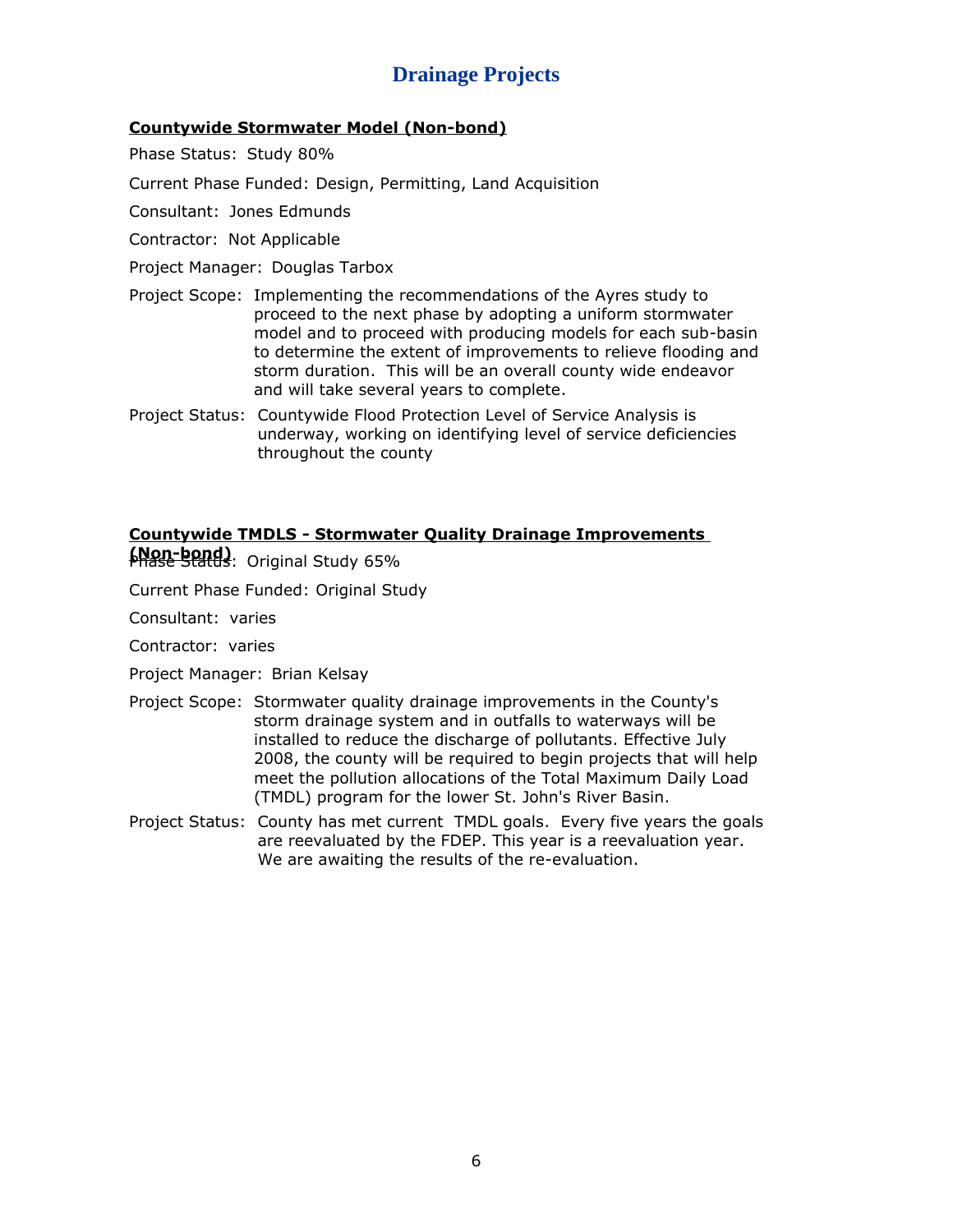# **Drainage Projects**

#### **Masters Tract (Non-bond)**

Phase Status: Construction Phase I 98%, Construction Phase II 5%

Current Phase Funded: Construction Phase I, Construction Phase II

Consultant: Jones Edmunds & Assoc.

- Contractor: Preferred Materials, Petticoat-Schmitt
- Project Manager: Brian Kelsay
- Project Scope: Design and Construction of the regional storm water treatment facility.
- Project Status: Phase 2 construction is substantially complete. Final weir gates have been installed. Primary wetland planting is complete in all wetland cells. Secondary wetland planting is complete. Planting in the wetland is complete.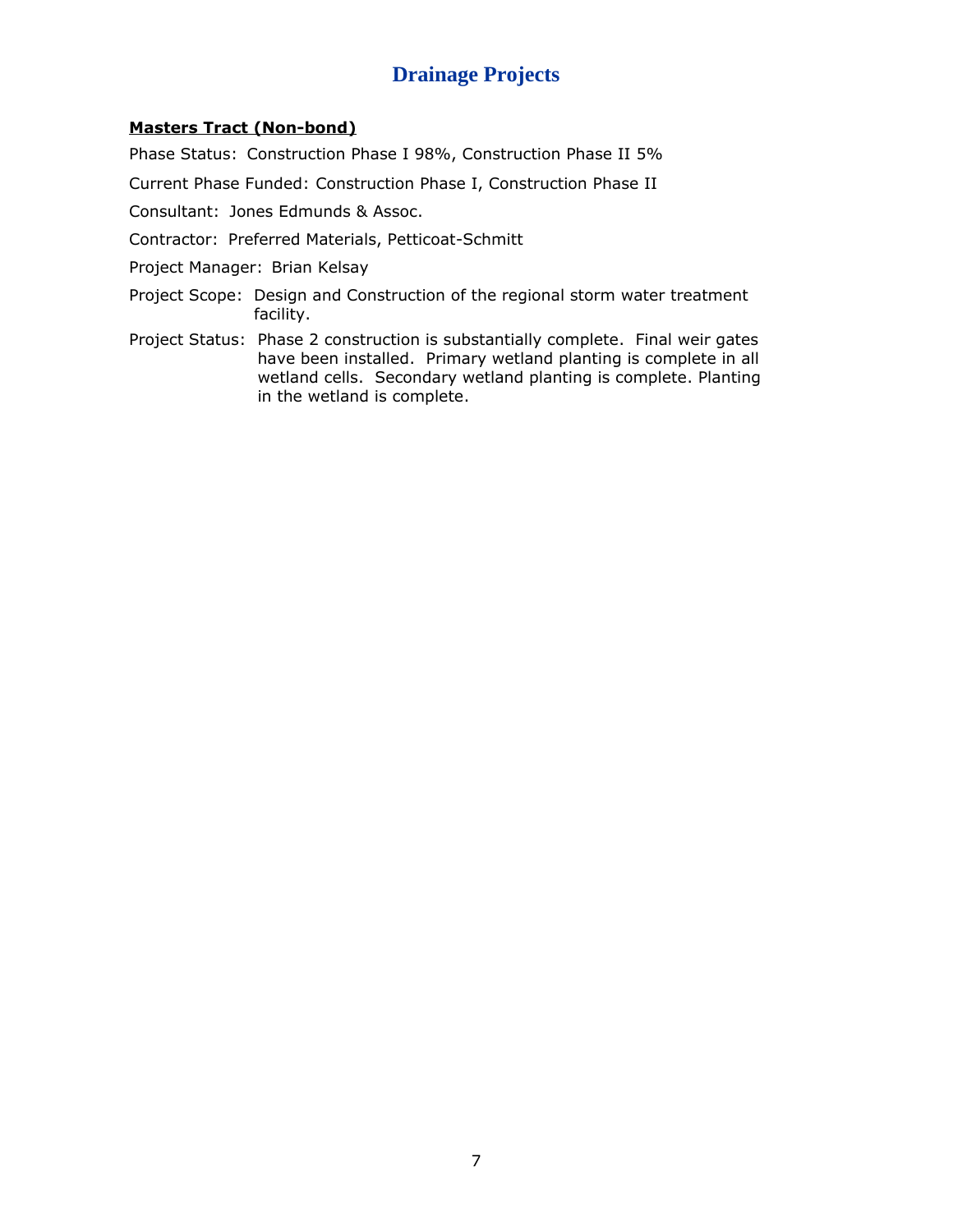# **Drainage Projects**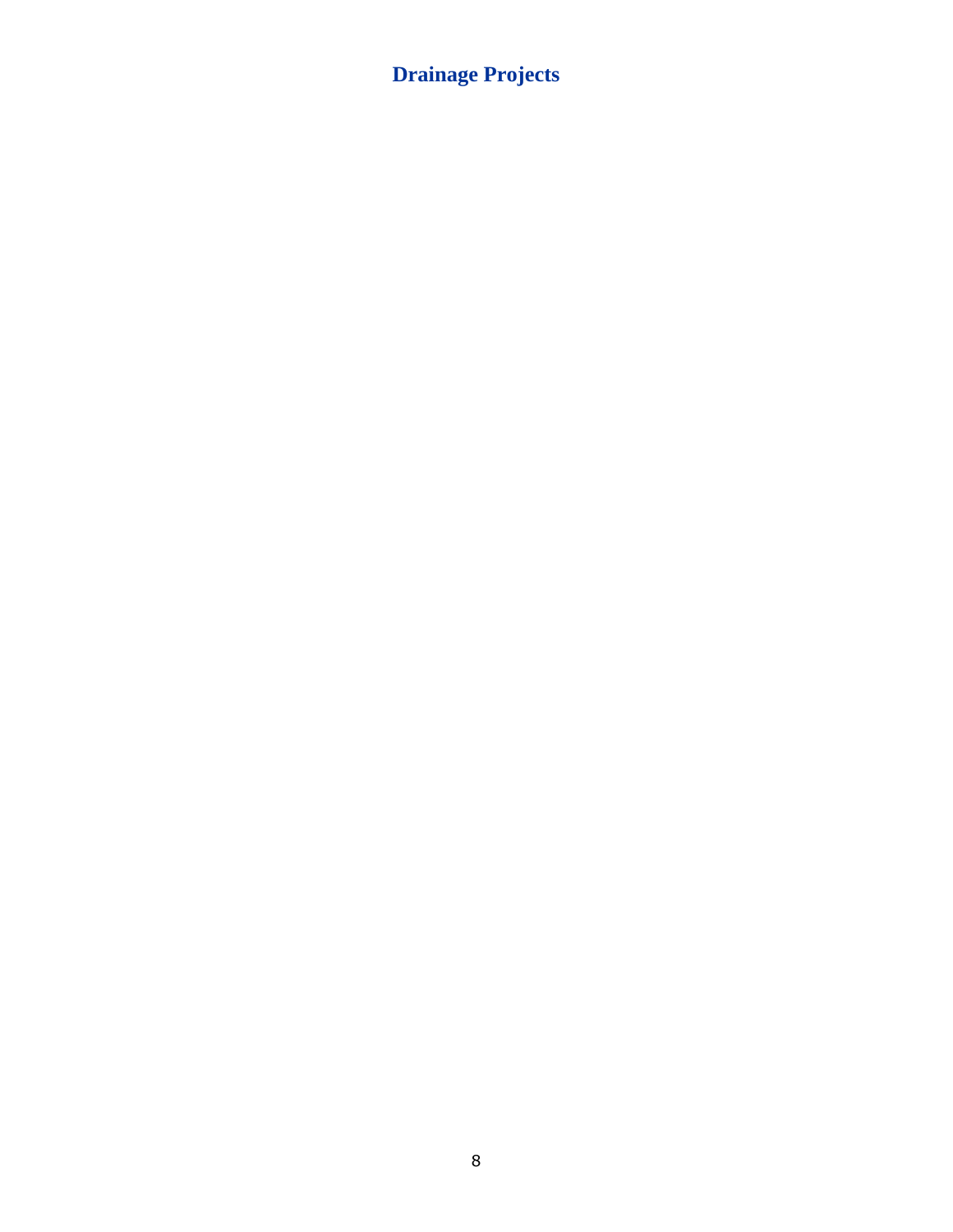#### **Mitigation Plan (Non-bond)**

Current Phase Funded: Permitting, Land Acquisition

- Consultant: SJC Real Estate Team
- Project Manager: Ryan Mauch
- Project Scope: Provide needed wetland mitigation for St. Johns County transportation projects.
- Project Status: In Basin 5, the Turnbull Creek ROMA has a balance of 144.9 (SJRWMD) and 138 (ACOE) FGUs for District and Corps permitting. Prescribed burn units A and C are planned to be burned and units L and F will be thinned and then roller chopped. Units G, H, I, J, K will be burned in 2019. The ROMA is currently meeting all the permit success criteria. Carter Environmental will continue to redefine fire lines and treat exotics upon observation. SJRWMD compliance inspection planned after next burns.

In Basin 8, the Deep Creek ROMA provides 22.8 (ACOE) 27.8 (SJRWMD) FGUs for District and Corps permitting. The Masters Tract Regional Stormwater pond wetland cell plantings is being planned to be completed by early 2017. Pine thinning completed at the Tatum Tract in May 2015 by Carter Environmental Services, in compliance with the MOA and ACOE permit. Invasive exotic species treatments including cutting and spraying camphor trees and spraying patches of cogon grass occurred in summer 2016 and will need to continue. Carter will revisit for continued treatments. The goal at Tatum is to recruit hardwood species and understory in order to establish a mesic/wetland mixed hardwood forest with less than 1% invasive/exotic species at the tract. Year two monitoring and SJRWMD compliance inspection concluded that additional aggressive exotic treatments and 3 gallon hardwood (maple, sweet gum, live oak) plantings included in the MOA will need to be installed if natural recruitment is not taking hold.

In Basin 9, the Moses Creek ROMA has a balance of 40 FGUs. Timber thinning is ongoing and will be completed in 2017 on the Terrapointe Tract. Upon completion of the harvest, exotic species eradication will commence. At the Rayonier tract, Chinese Tallow removal is ongoing. Timber thinning will be completed in 2017. 10 ditch blocks along the central ditch need to be re-installed by Road and Bridge in 2017. Timber will be stacked along SR 206 to eliminate trespassing. A prescribed burn is then planned for both thinned areas by 2019. Year one monitoring reporting and SJRWMD/ACOE site visits will be conducted by Jones Edmunds (BJ Bukata) for the Moses Creek ROMA after thinning is completed at both tracts.

The 3 ROMAs will be monitored by staff to ensure long term goals are met with continued maintenance for invasive/exotic species, prescribed burning and other maintenance issues within the ROMA properties and SJRWMD and ACOE compliance and monitoring requirements will be met.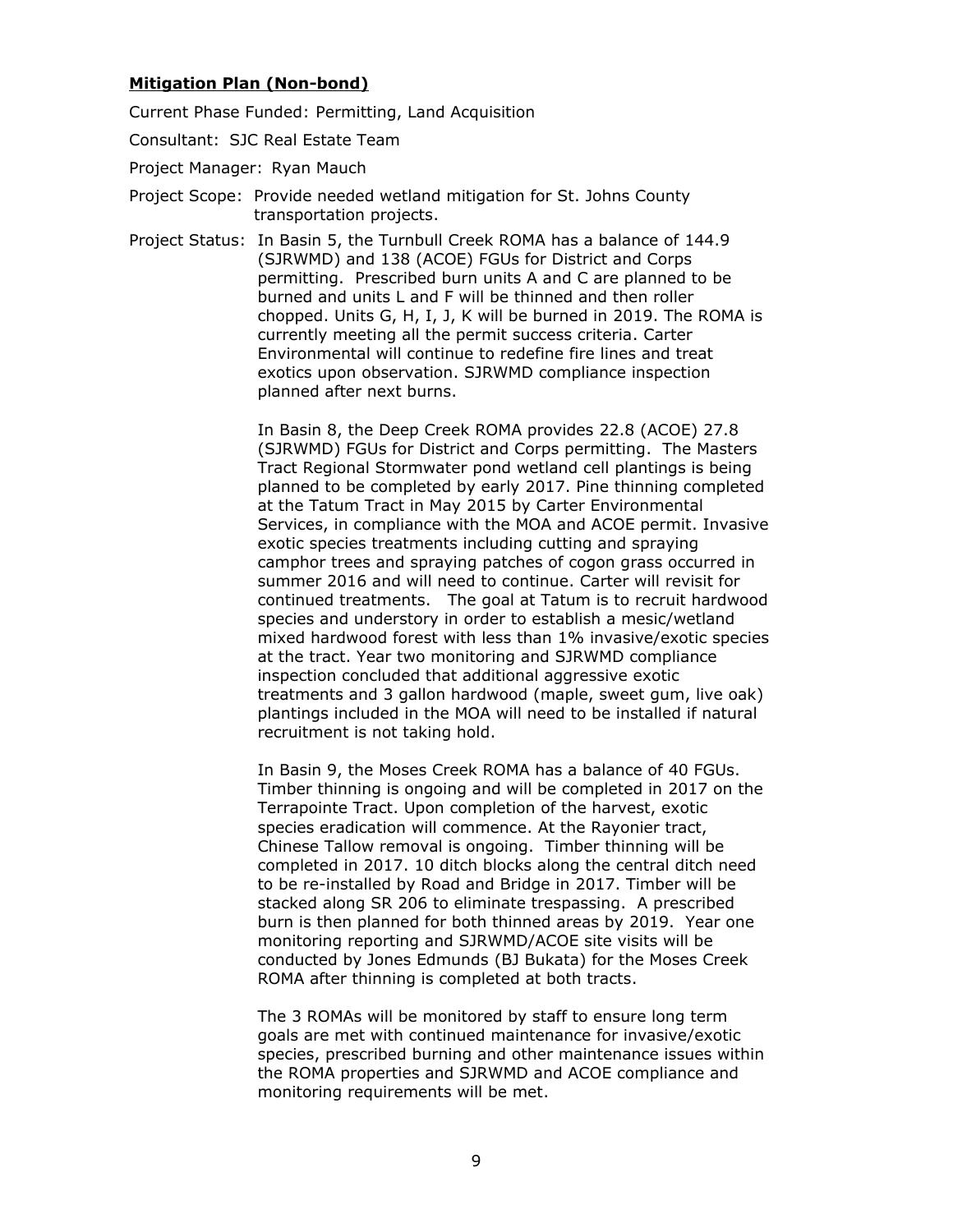### **Maintenance Projects**

### **Countywide Safety (Non-bond)**

Phase Status: Construction 100%

Current Phase Funded: Design, Permitting, Construction

Consultant: SJC Traffic & Transportation

- Contractor: SJC Traffic & Transportation, Engineering Pavement Management
- Project Manager: Brian Kelsay
- Project Scope: Provides for a rapid and flexible response to safety issues as they arise. Roadway safety issues that arise during the year are addressed on an "as-needed" basis. Work may include repair and replacement of guardrail.

Project Status: Safety issues are evaluated and taken care of as needed.

#### **Countywide Stormwater (Non-bond)**

Current Phase Funded: Design, Permitting, Construction

Consultant: Not Applicable

Contractor: Not Applicable

Project Manager: Douglas Tarbox

- Project Scope: Provides for a rapid and flexible response to drainage issues on an as-needed basis.
- Project Status: Ongoing program for intermittent stormwater work.